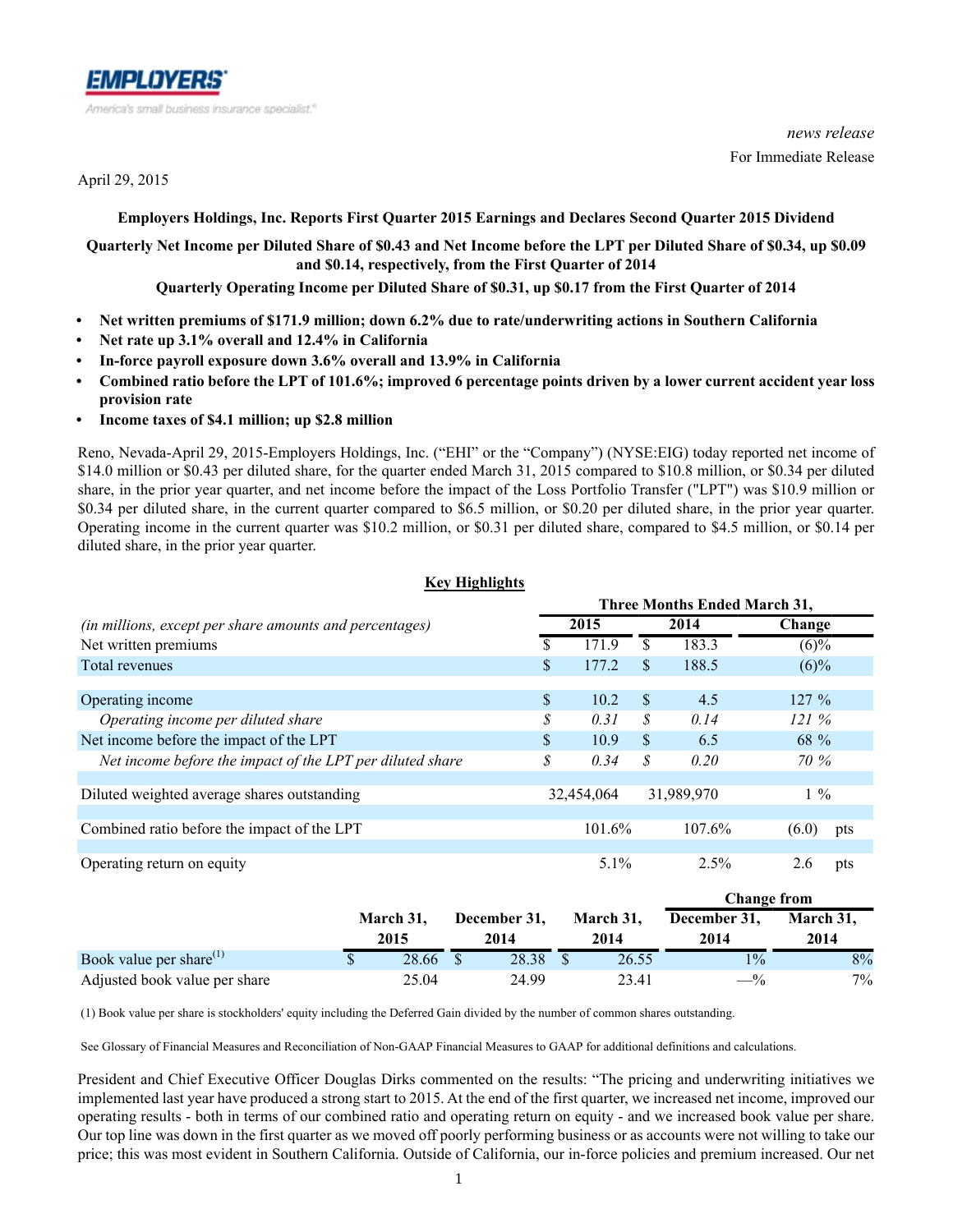rate was up overall, particularly in California, and our payroll exposure decreased. Net rate again outpaced loss trends and we lowered our current accident year loss provision rate to 67.7%. As we adjusted our book in California, our geographic concentration in California remained high, but decreased to 58% of in-force premium and 54% of total polices."

Dirks continued: "Our growth plans remain focused on attractive customer classes in and outside of California and, in the future, we expect our policy count to continue to increase at greater rates outside of California. As we enter new states, we will focus on risk selection: targeting specific customer classes and geographic locations. Our focus on technology will continue in 2015 as we further develop predictive analytics and begin the multi-year process to replace our core policy administration system."

Terry Eleftheriou, Chief Financial Officer, commented: "You will note we are reporting additional metrics in this earnings release: operating income and operating return on equity. These metrics reflect multiple disciplines that are critical to creating sustainable shareholder value including risk selection, product pricing, claims management, medical cost and operating expense control, investment management, and the efficacy of capital and enterprise risk management. Our focus on these measures helps to better align the interests of management and shareholders."

### **Second Quarter Dividend**

The Board of Directors declared a second quarter 2015 dividend of six cents per share. The dividend is payable on May 27, 2015 to stockholders of record as of May 13, 2015.

### **Conference Call and Web Cast; Form 10-Q; Supplemental Information**

The Company will host a conference call on Thursday, April 30, 2015, at 8:30 a.m. Pacific Daylight Time. The conference call will be available via a live web cast on the Company's web site at *www.employers.com*. An archived version will be available several hours after the call. The conference call replay number is (888) 286-8010 with a pass code of 80479926. International callers may dial (617) 801-6888.

EHI expects to file its Form 10-Q for the quarter ended March 31, 2015, with the Securities and Exchange Commission ("SEC") on or about Thursday, April 30, 2015. The Form 10-Q will be available without charge through the EDGAR system at the SEC's web site and will also be posted on the Company's website, *www.employers.com*, through the "Investors" link.

The Company provides a list of portfolio securities in the Calendar of Events, "Investors" section of its website at *www.employers.com*. The Company also provides investor presentations on its website.

### **Forward-Looking Statements**

In this press release, the Company and its management discuss and make statements based on currently available information regarding their intentions, beliefs, current expectations, and projections regarding the Company's future operations, growth and pricing strategies, and financial and operating performance, as well as the status of the Company's growth plans, expectations on policy count and focus on risk selection. Certain of these statements may constitute "forward-looking" statements as that term is defined in the Private Securities Litigation Reform Act of 1995. Forward-looking statements can be identified by the fact that they do not relate strictly to historical or current facts and are often identified by words such as "may," "will," "could," "would," "should," "expect," "plan," "anticipate," "target," "project," "intend," "believe," "estimate," "predict," "potential," "*pro forma*," "seek," "likely," or "continue," or other comparable terminology and their negatives. EHI and its management caution investors that such forward-looking statements are not guarantees of future performance. Risks and uncertainties are inherent in EHI's future performance. Factors that could cause the Company's actual results to differ materially from those indicated by such forwardlooking statements include, among other things, those discussed or identified from time to time in EHI's public filings with the SEC, including the risks detailed in the Company's Quarterly Reports on Form 10-Q and the Company's Annual Reports on Form 10-K. Except as required by applicable securities laws, the Company undertakes no obligation to publicly update or revise any forward-looking statements, whether as a result of new information, future events, or otherwise.

The SEC filings for EHI can be accessed through the "Investors" link on the Company's website, *www.employers.com*, or through the SEC's EDGAR Database at *www.sec.gov* (EHI EDGAR CIK No. 0001379041).

### **Contact:**

Media: Ty Vukelich, (775) 327-2677, tvukelich@employers.com.

Analysts: Vicki Erickson Mills, (775) 327-2794, vericksonmills@employers.com.

Copyright © 2015 EMPLOYERS. All rights reserved. EMPLOYERS® and *America's small business insurance specialist.* ® are registered trademarks of Employers Insurance Company of Nevada. Employers Holdings, Inc. is a holding company with subsidiaries that are specialty providers of workers' compensation insurance and services focused on select, small businesses engaged in low to medium hazard industries. Insurance subsidiaries include Employers Insurance Company of Nevada, Employers Compensation Insurance Company, Employers Preferred Insurance Company, and Employers Assurance Company, all rated A- (Excellent) by A.M. Best Company. Additional information can be found at: *http://www.employers.com*.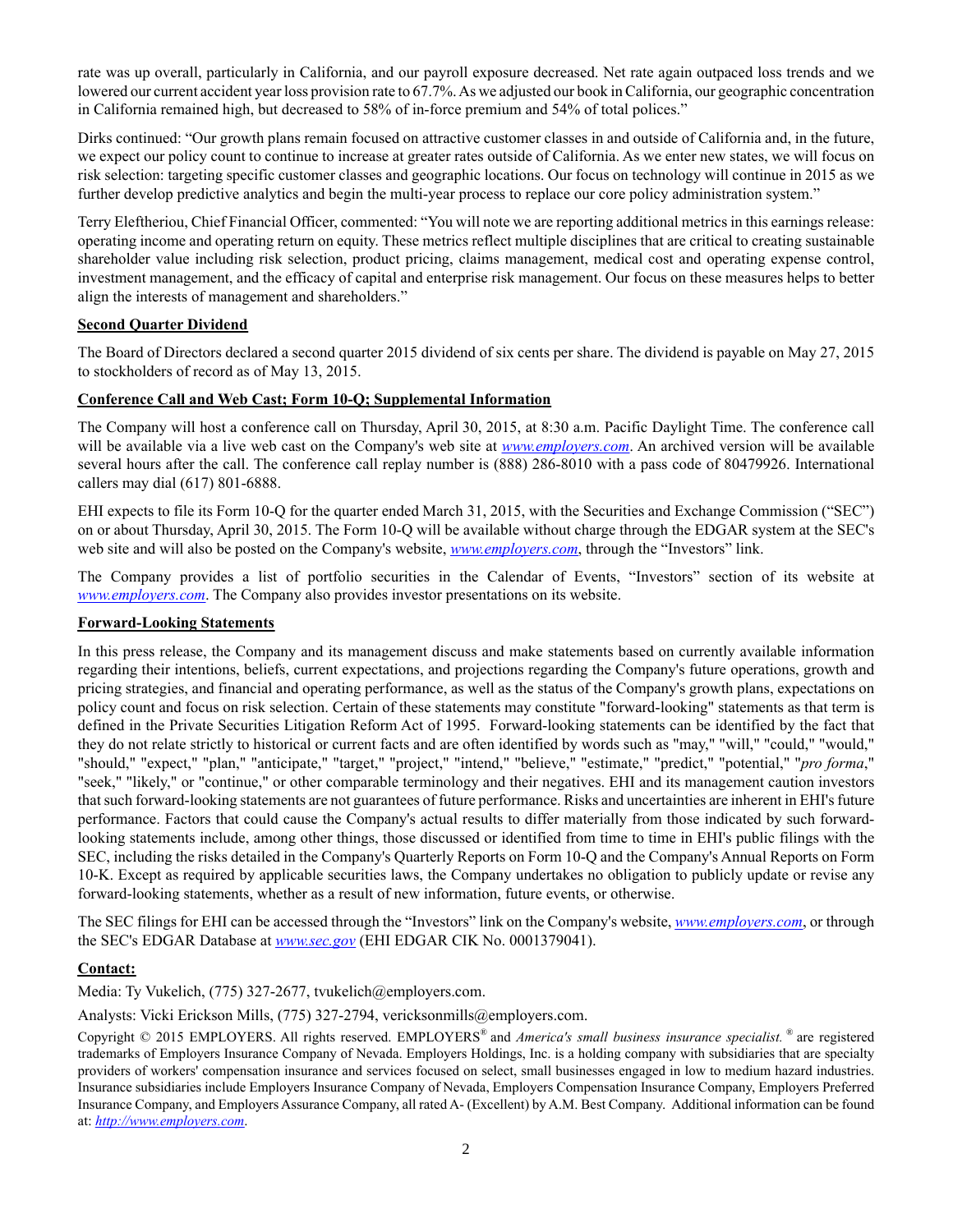# **Employers Holdings, Inc. and Subsidiaries Consolidated Statements of Comprehensive Income**

|                                                                                                                                                                      |                          | <b>Three Months Ended</b> |                           |         |
|----------------------------------------------------------------------------------------------------------------------------------------------------------------------|--------------------------|---------------------------|---------------------------|---------|
|                                                                                                                                                                      |                          | March 31.                 |                           |         |
| (in thousands)                                                                                                                                                       |                          | 2015                      |                           | 2014    |
| <b>Revenues</b>                                                                                                                                                      |                          | (unaudited)               |                           |         |
| Gross premiums written                                                                                                                                               | <sup>S</sup>             | 174,000                   | $\mathcal{S}$             | 186,000 |
| Net premiums written                                                                                                                                                 | $\overline{\$}$          | 171,900                   | $\overline{\mathcal{S}}$  | 183,300 |
| Net premiums earned                                                                                                                                                  | $\overline{\mathcal{S}}$ | 159,000                   | $\overline{\mathbb{S}}$   | 167,200 |
| Net investment income                                                                                                                                                |                          | 16,900                    |                           | 18,000  |
| Net realized gains on investments                                                                                                                                    |                          | 1,200                     |                           | 3,300   |
| Other income                                                                                                                                                         |                          | 100                       |                           |         |
| Total revenues                                                                                                                                                       |                          | 177,200                   |                           | 188,500 |
| <b>Expenses</b>                                                                                                                                                      |                          |                           |                           |         |
| Losses and loss adjustment expenses                                                                                                                                  |                          | 106,200                   |                           | 122,300 |
| Commission expense                                                                                                                                                   |                          | 18,700                    |                           | 20,000  |
| Underwriting and other operating expenses                                                                                                                            |                          | 33,500                    |                           | 33,300  |
| Interest expense                                                                                                                                                     |                          | 700                       |                           | 800     |
| Total expenses                                                                                                                                                       |                          | 159,100                   |                           | 176,400 |
|                                                                                                                                                                      |                          |                           |                           |         |
| Net income before income taxes                                                                                                                                       |                          | 18,100                    |                           | 12,100  |
| Income tax expense                                                                                                                                                   |                          | 4,100                     |                           | 1,300   |
| Net income                                                                                                                                                           | \$                       | 14,000                    | $\boldsymbol{\mathsf{S}}$ | 10,800  |
| Less impact of LPT Agreement:                                                                                                                                        |                          |                           |                           |         |
| Amortization of the Deferred Gain related to losses                                                                                                                  |                          | 2,400                     |                           | 2,900   |
| Amortization of the Deferred Gain related to contingent commission                                                                                                   |                          | 500                       |                           | 400     |
| Impact of LPT Reserve Adjustment                                                                                                                                     |                          |                           |                           | 700     |
| <b>Impact of LPT Contingent Commission Adjustments</b>                                                                                                               |                          | 200                       |                           | 300     |
| Net income before impact of the LPT Agreement                                                                                                                        | \$                       | 10,900                    | \$                        | 6,500   |
|                                                                                                                                                                      |                          |                           |                           |         |
| <b>Comprehensive income</b>                                                                                                                                          |                          |                           |                           |         |
| Unrealized gains during the period (net of tax expense of \$5,000 and \$5,500 for the three months<br>ended March 31, 2015 and 2014, respectively)                   | $\mathbb S$              | 9,200                     | \$                        | 10,200  |
| Reclassification adjustment for realized gains in net income (net of taxes of \$400 and \$1,200 for<br>the three months ended March 31, 2015 and 2014, respectively) |                          | (800)                     |                           | (2,100) |
| Other comprehensive income, net of tax                                                                                                                               |                          | 8,400                     |                           | 8,100   |
| Total comprehensive income                                                                                                                                           | \$                       | 22,400                    | $\mathcal{S}$             | 18,900  |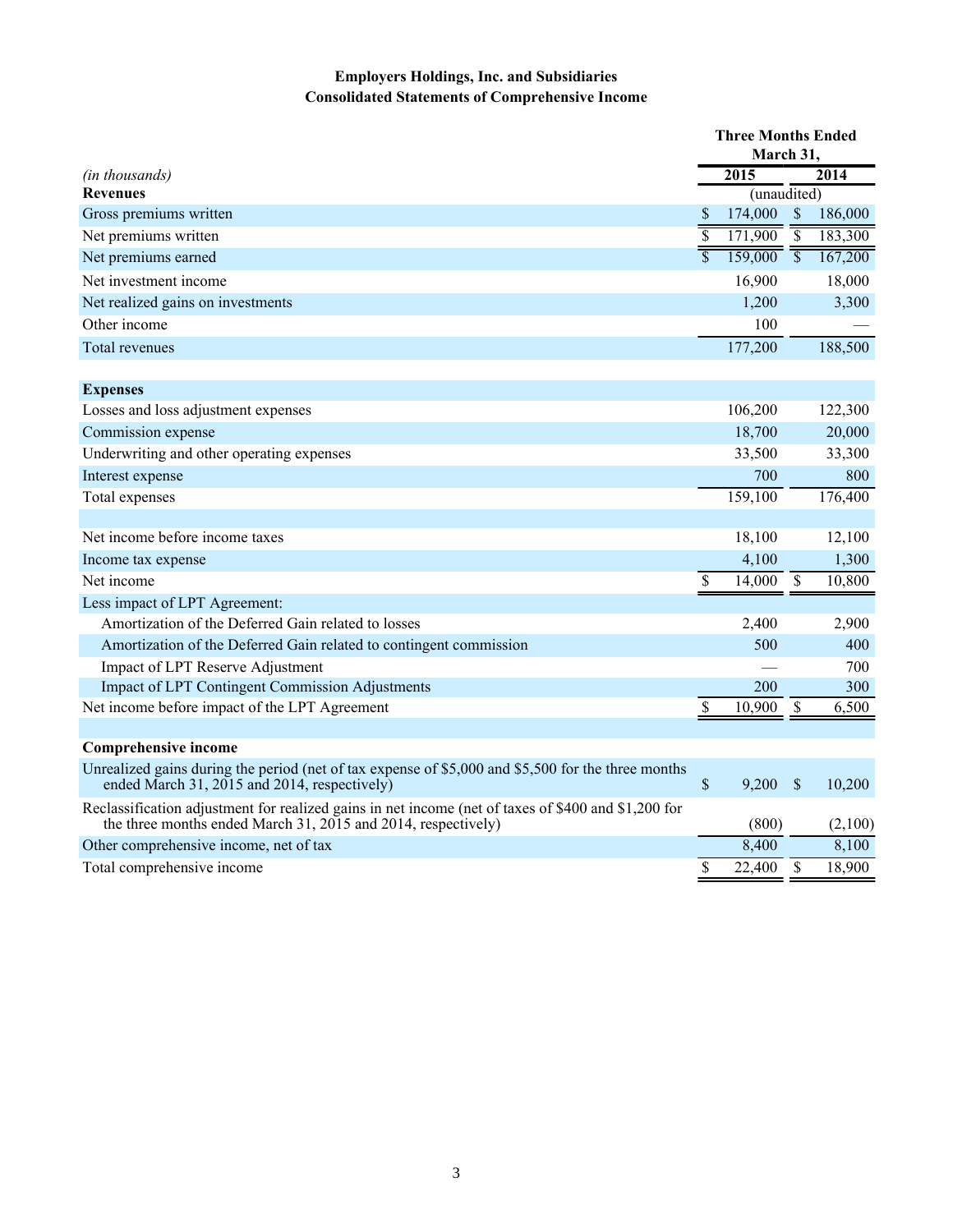# **Employers Holdings, Inc. and Subsidiaries Consolidated Balance Sheets**

| (in thousands, except share data)                                                                                                                                                                                   |                           | As of<br>March 31,<br>2015 | As of<br>December 31,<br>2014 |            |  |  |
|---------------------------------------------------------------------------------------------------------------------------------------------------------------------------------------------------------------------|---------------------------|----------------------------|-------------------------------|------------|--|--|
| <b>Assets</b>                                                                                                                                                                                                       |                           | (unaudited)                |                               |            |  |  |
| Available for sale:                                                                                                                                                                                                 |                           |                            |                               |            |  |  |
| Fixed maturity securities at fair value (amortized cost \$2,256,400 at March 31, 2015<br>and \$2,186,100 at December 31, 2014)                                                                                      | \$                        | 2,360,100                  | $\sqrt{\ }$                   | 2,275,700  |  |  |
| Equity securities at fair value (cost \$98,900 at March 31, 2015 and \$97,800 at<br>December 31, 2014)                                                                                                              |                           | 172,600                    |                               | 172,700    |  |  |
| Short-term investments at fair value (amortized cost \$9,000 at March 31, 2015)                                                                                                                                     |                           | 9,000                      |                               |            |  |  |
| Total investments                                                                                                                                                                                                   |                           | 2,541,700                  |                               | 2,448,400  |  |  |
| Cash and cash equivalents                                                                                                                                                                                           |                           | 45,600                     |                               | 103,600    |  |  |
| Restricted cash and cash equivalents                                                                                                                                                                                |                           | 8,400                      |                               | 10,800     |  |  |
| Accrued investment income                                                                                                                                                                                           |                           | 19,200                     |                               | 20,500     |  |  |
| Premiums receivable (less bad debt allowance of \$9,000 at March 31, 2015 and \$7,900 at<br>December 31, 2014)                                                                                                      |                           | 296,300                    |                               | 295,800    |  |  |
| Reinsurance recoverable for:                                                                                                                                                                                        |                           |                            |                               |            |  |  |
| Paid losses                                                                                                                                                                                                         |                           | 7,900                      |                               | 10,700     |  |  |
| Unpaid losses, including bad debt allowance                                                                                                                                                                         |                           | 663,000                    |                               | 669,500    |  |  |
| Deferred policy acquisition costs                                                                                                                                                                                   |                           | 46,700                     |                               | 44,600     |  |  |
| Deferred income taxes, net                                                                                                                                                                                          |                           | 43,400                     |                               | 49,700     |  |  |
| Property and equipment, net                                                                                                                                                                                         |                           | 20,300                     |                               | 21,000     |  |  |
| Intangible assets, net                                                                                                                                                                                              |                           | 8,900                      |                               | 9,000      |  |  |
| Goodwill                                                                                                                                                                                                            |                           | 36,200                     |                               | 36,200     |  |  |
| Contingent commission receivable—LPT Agreement                                                                                                                                                                      |                           | 26,600                     |                               | 26,400     |  |  |
| Other assets                                                                                                                                                                                                        |                           | 36,500                     |                               | 23,500     |  |  |
| <b>Total assets</b>                                                                                                                                                                                                 | $\boldsymbol{\mathsf{S}}$ | 3,800,700                  | $\sqrt$                       | 3,769,700  |  |  |
| Liabilities and stockholders' equity                                                                                                                                                                                |                           |                            |                               |            |  |  |
| Claims and policy liabilities:                                                                                                                                                                                      |                           |                            |                               |            |  |  |
| Unpaid losses and loss adjustment expenses                                                                                                                                                                          | \$                        | 2,370,300                  | \$                            | 2,369,700  |  |  |
| Unearned premiums                                                                                                                                                                                                   |                           | 324,600                    |                               | 310,800    |  |  |
| Total claims and policy liabilities                                                                                                                                                                                 |                           | 2,694,900                  |                               | 2,680,500  |  |  |
| Commissions and premium taxes payable                                                                                                                                                                               |                           | 45,500                     |                               | 46,300     |  |  |
| Accounts payable and accrued expenses                                                                                                                                                                               |                           | 16,900                     |                               | 20,400     |  |  |
| Deferred reinsurance gain-LPT Agreement                                                                                                                                                                             |                           | 204,100                    |                               | 207,000    |  |  |
| Notes payable                                                                                                                                                                                                       |                           | 92,000                     |                               | 92,000     |  |  |
| Other liabilities                                                                                                                                                                                                   |                           | 37,800                     |                               | 36,700     |  |  |
| Total liabilities                                                                                                                                                                                                   |                           | 3,091,200                  |                               | 3,082,900  |  |  |
| Commitments and contingencies                                                                                                                                                                                       |                           |                            |                               |            |  |  |
| Stockholders' equity:                                                                                                                                                                                               |                           |                            |                               |            |  |  |
| Common stock, \$0.01 par value; 150,000,000 shares authorized; 55,248,130<br>and 54,866,802 shares issued and 31,875,156 and 31,493,828 shares outstanding at<br>March 31, 2015 and December 31, 2014, respectively |                           | 600                        |                               | 600        |  |  |
| Additional paid-in capital                                                                                                                                                                                          |                           | 348,700                    |                               | 346,600    |  |  |
| Retained earnings                                                                                                                                                                                                   |                           | 607,500                    |                               | 595,300    |  |  |
| Accumulated other comprehensive income, net                                                                                                                                                                         |                           | 115,300                    |                               | 106,900    |  |  |
| Treasury stock, at cost (23,372,974 shares at March 31, 2015 and December 31, 2014)                                                                                                                                 |                           | (362,600)                  |                               | (362, 600) |  |  |
| Total stockholders' equity                                                                                                                                                                                          |                           | 709,500                    |                               | 686,800    |  |  |
| Total liabilities and stockholders' equity                                                                                                                                                                          | \$                        | 3,800,700                  | $\sqrt{\ }$                   | 3,769,700  |  |  |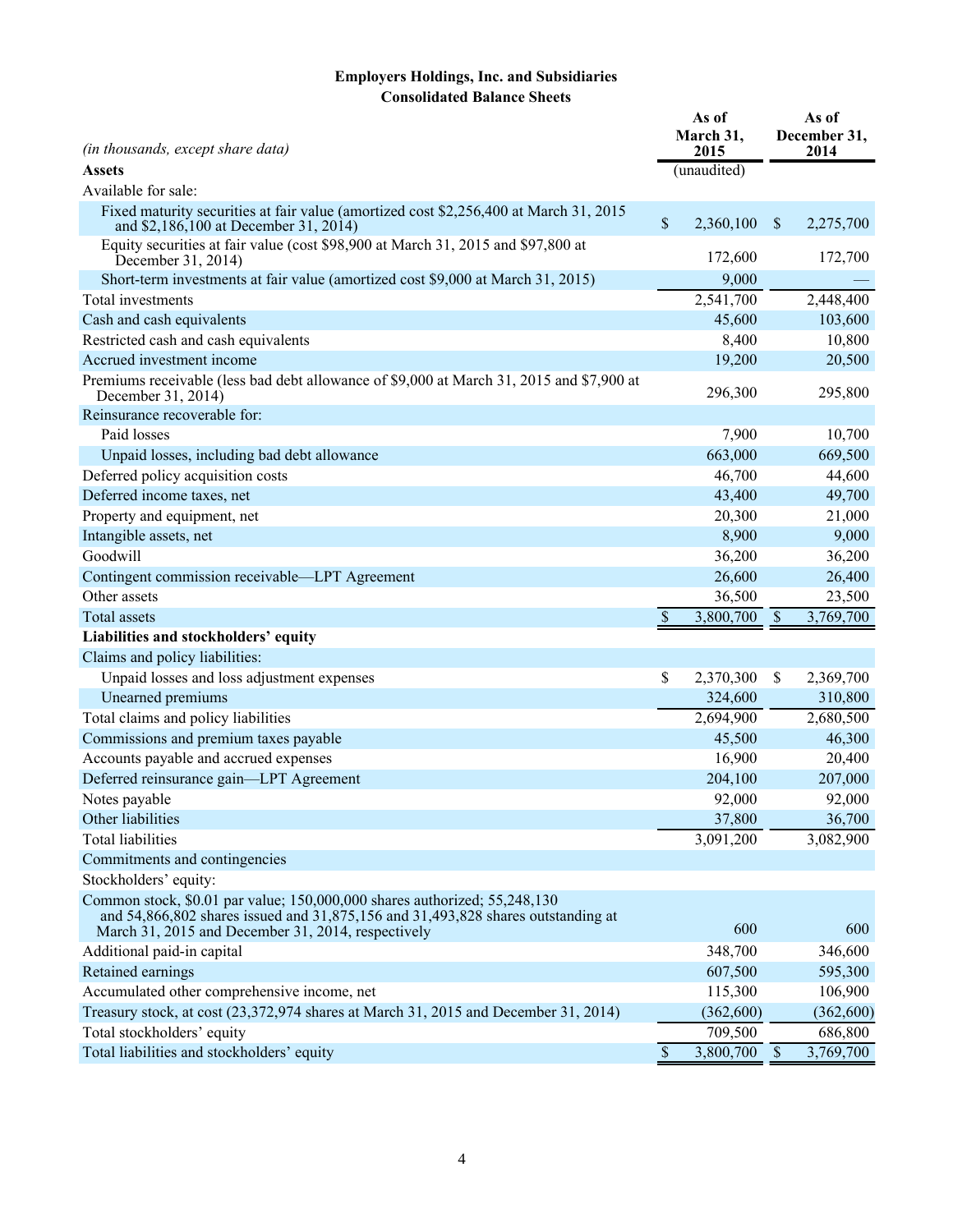# **Employers Holdings, Inc. and Subsidiaries Consolidated Statements of Cash Flows**

|                                                                                   | <b>Three Months Ended</b><br>March 31, |             |            |           |  |  |  |  |
|-----------------------------------------------------------------------------------|----------------------------------------|-------------|------------|-----------|--|--|--|--|
| (in thousands)                                                                    |                                        | 2015        |            | 2014      |  |  |  |  |
| <b>Operating activities</b>                                                       |                                        | (unaudited) |            |           |  |  |  |  |
| Net income                                                                        | \$                                     | 14,000      | $\sqrt{S}$ | 10,800    |  |  |  |  |
| Adjustments to reconcile net income to net cash provided by operating activities: |                                        |             |            |           |  |  |  |  |
| Depreciation and amortization                                                     |                                        | 1,700       |            | 1,800     |  |  |  |  |
| Stock-based compensation                                                          |                                        | 1,800       |            | 1,600     |  |  |  |  |
| Amortization of premium on investments, net                                       |                                        | 3,200       |            | 2,500     |  |  |  |  |
| Deferred income tax expense                                                       |                                        | 1,800       |            | (1,000)   |  |  |  |  |
| Net realized gains on investments                                                 |                                        | (1,200)     |            | (3,300)   |  |  |  |  |
| Excess tax benefits from stock-based compensation                                 |                                        | (600)       |            | (1,100)   |  |  |  |  |
| Other                                                                             |                                        | 1,600       |            | 200       |  |  |  |  |
| Change in operating assets and liabilities:                                       |                                        |             |            |           |  |  |  |  |
| Premiums receivable                                                               |                                        | (1,600)     |            | (15,000)  |  |  |  |  |
| Reinsurance recoverable for paid and unpaid losses                                |                                        | 9,300       |            | 7,400     |  |  |  |  |
| Federal income taxes                                                              |                                        | (1,600)     |            | 1,400     |  |  |  |  |
| Unpaid losses and loss adjustment expenses                                        |                                        | 600         |            | 27,700    |  |  |  |  |
| Unearned premiums                                                                 |                                        | 13,800      |            | 16,700    |  |  |  |  |
| Accounts payable, accrued expenses and other liabilities                          |                                        | (1,500)     |            | (3,400)   |  |  |  |  |
| Deferred reinsurance gain-LPT Agreement                                           |                                        | (2,900)     |            | (3,900)   |  |  |  |  |
| Contingent commission receivable-LPT Agreement                                    |                                        | (200)       |            | (400)     |  |  |  |  |
| Other                                                                             |                                        | (13,400)    |            | (3,400)   |  |  |  |  |
| Net cash provided by operating activities                                         |                                        | 24,800      |            | 38,600    |  |  |  |  |
| <b>Investing activities</b>                                                       |                                        |             |            |           |  |  |  |  |
| Purchase of fixed maturity securities                                             |                                        | (168,000)   |            | (94, 500) |  |  |  |  |
| Purchase of equity securities                                                     |                                        | (8,000)     |            | (7,800)   |  |  |  |  |
| Proceeds from sale of fixed maturity securities                                   |                                        |             |            | 35,100    |  |  |  |  |
| Proceeds from sale of equity securities                                           |                                        | 8,200       |            | 7,900     |  |  |  |  |
| Proceeds from maturities and redemptions of investments                           |                                        | 85,100      |            | 42,400    |  |  |  |  |
| Capital expenditures                                                              |                                        | (900)       |            | (1,500)   |  |  |  |  |
| Change in restricted cash and cash equivalents                                    |                                        | 2,400       |            | (2,400)   |  |  |  |  |
| Net cash used in investing activities                                             |                                        | (81,200)    |            | (20, 800) |  |  |  |  |
| <b>Financing activities</b>                                                       |                                        |             |            |           |  |  |  |  |
| Cash transactions related to stock-based compensation                             |                                        | (300)       |            | (400)     |  |  |  |  |
| Dividends paid to stockholders                                                    |                                        | (1,900)     |            | (1,900)   |  |  |  |  |
| Excess tax benefits from stock-based compensation                                 |                                        | 600         |            | 1,100     |  |  |  |  |
| Net cash used in financing activities                                             |                                        | (1,600)     |            | (1,200)   |  |  |  |  |
| Net increase (decrease) in cash and cash equivalents                              |                                        | (58,000)    |            | 16,600    |  |  |  |  |
| Cash and cash equivalents at the beginning of the period                          |                                        | 103,600     |            | 34,500    |  |  |  |  |
| Cash and cash equivalents at the end of the period                                | $\mathbb{S}$                           | 45,600      | $\sqrt{S}$ | 51,100    |  |  |  |  |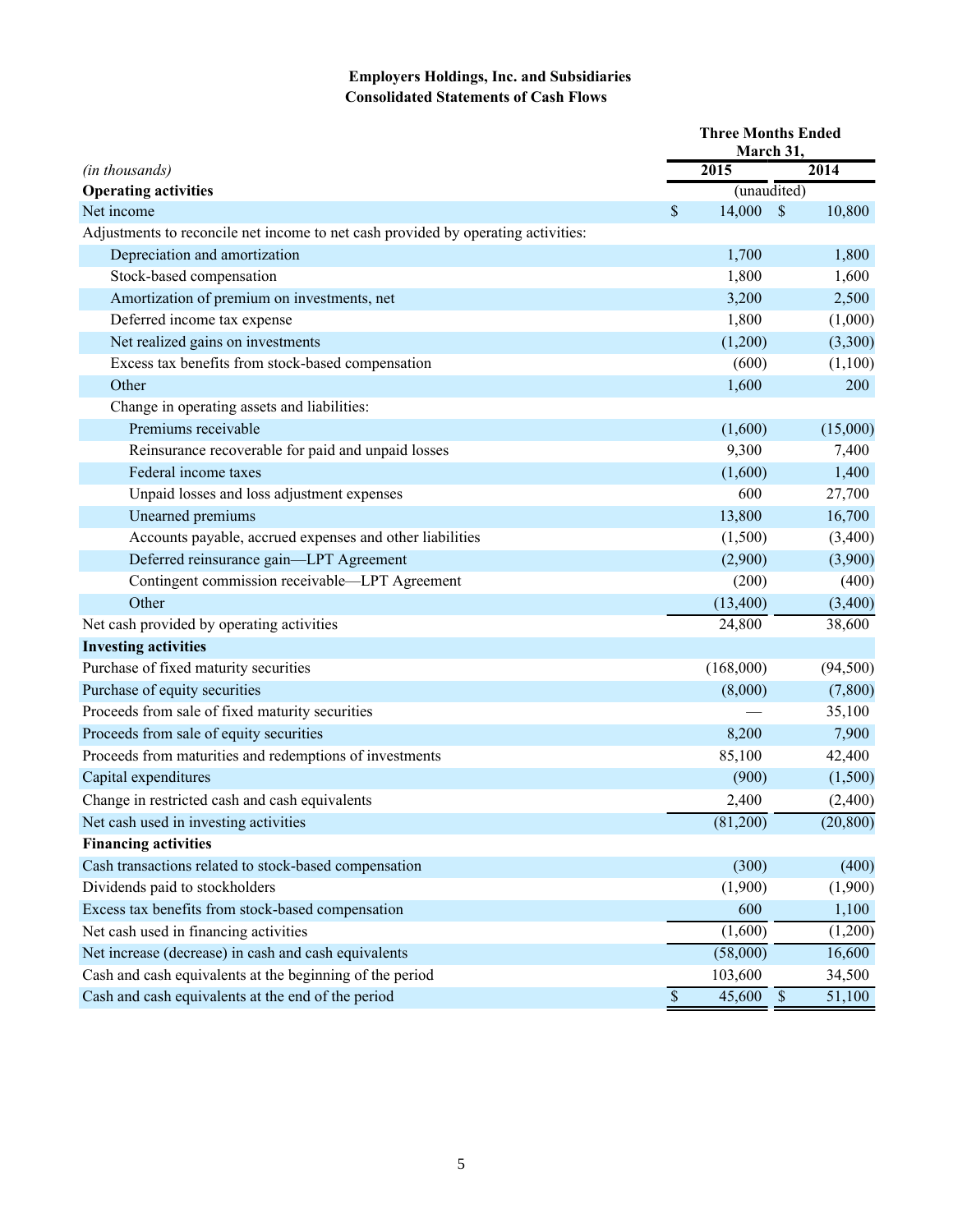#### **Glossary of Financial Measures and Reconciliation of Non-GAAP Financial Measures to GAAP**

The Company uses the following measures to evaluate its financial performance for the periods presented. Certain measures are considered non-GAAPfinancial measures under applicable SEC rules and include or exclude certain items not ordinarily included or excluded in the most comparable GAAP financial measures.

These non-GAAP financial measures exclude impacts related to the LPT Agreement deferred reinsurance gain. The 1999 LPT Agreement was a non-recurring transaction that does not result in ongoing cash benefits and, consequently, the Company believes these non-GAAP measures are useful in providing stockholders and management a meaningful understanding of the Company's operating performance. Some of these measures also exclude net realized gains, net of taxes, and/or accumulated other comprehensive income, net of taxes, and amortization of intangibles, net of taxes. Management believes these are important indicators of how well the Company creates value for its stockholders through its operating activities and capital management. These measures, as defined, are helpful to management in identifying trends in the Company's performance because the items excluded have limited significance in current and ongoing operations or can be impacted by both discretionary and other economic factors and may not represent operating trends.

The Company strongly urges stockholders and other interested persons not to rely on any single financial measure to evaluate its business. The non-GAAP measures are not a substitute for GAAP measures and investors should be careful when comparing the Company's non-GAAPfinancial measures to similarly titled measures used by other companies. Other companies may calculate these measures differently, and, therefore, these measures may not be comparable. Reconciliations of non-GAAPfinancial measures to their most directly comparable GAAP measures are provided in the following discussion.

*Net Income before impact of the LPT Agreement* is net income less (a) amortization of deferred reinsurance gain–LPT Agreement; (b) adjustments to LPT Agreement ceded reserves; and (c) adjustments to contingent commission receivable*–*LPT Agreement.

*Operating income* is net income before the impact of the LPT excluding net realized gains on investments, net of taxes, and amortization of intangibles, net of taxes.

#### **Reconciliation of Net Income to Operating Income**

|                                                       | <b>Three Months Ended</b> |           |          |      |   |       |   |              |  |       |
|-------------------------------------------------------|---------------------------|-----------|----------|------|---|-------|---|--------------|--|-------|
|                                                       |                           | March 31, |          |      |   |       |   | December 31, |  |       |
| ( <i>in millions</i> )                                |                           | 2015      |          | 2014 |   | 2014  |   | 2013         |  | 2012  |
| Net income                                            |                           | 14.0      |          | 10.8 | S | 100.7 |   | 63.8         |  | 106.9 |
| Less: Impact of the LPT Agreement                     |                           | 3.1       |          | 4.3  |   | 55.0  |   | 37.9         |  | 99.9  |
| Less: Net realized gains on investments, net of taxes |                           | 0.8       |          | 2.1  |   | 10.6  |   | 6.2          |  | 3.3   |
| Plus: Amortization of intangibles, net of taxes       |                           | 0.1       |          | 0.1  |   | 0.5   |   | 0.6          |  | 0.8   |
| <b>Operating income</b>                               |                           | 10.2      | <b>S</b> | 4.5  |   | 35.6  | S | 20.3         |  | 4.5   |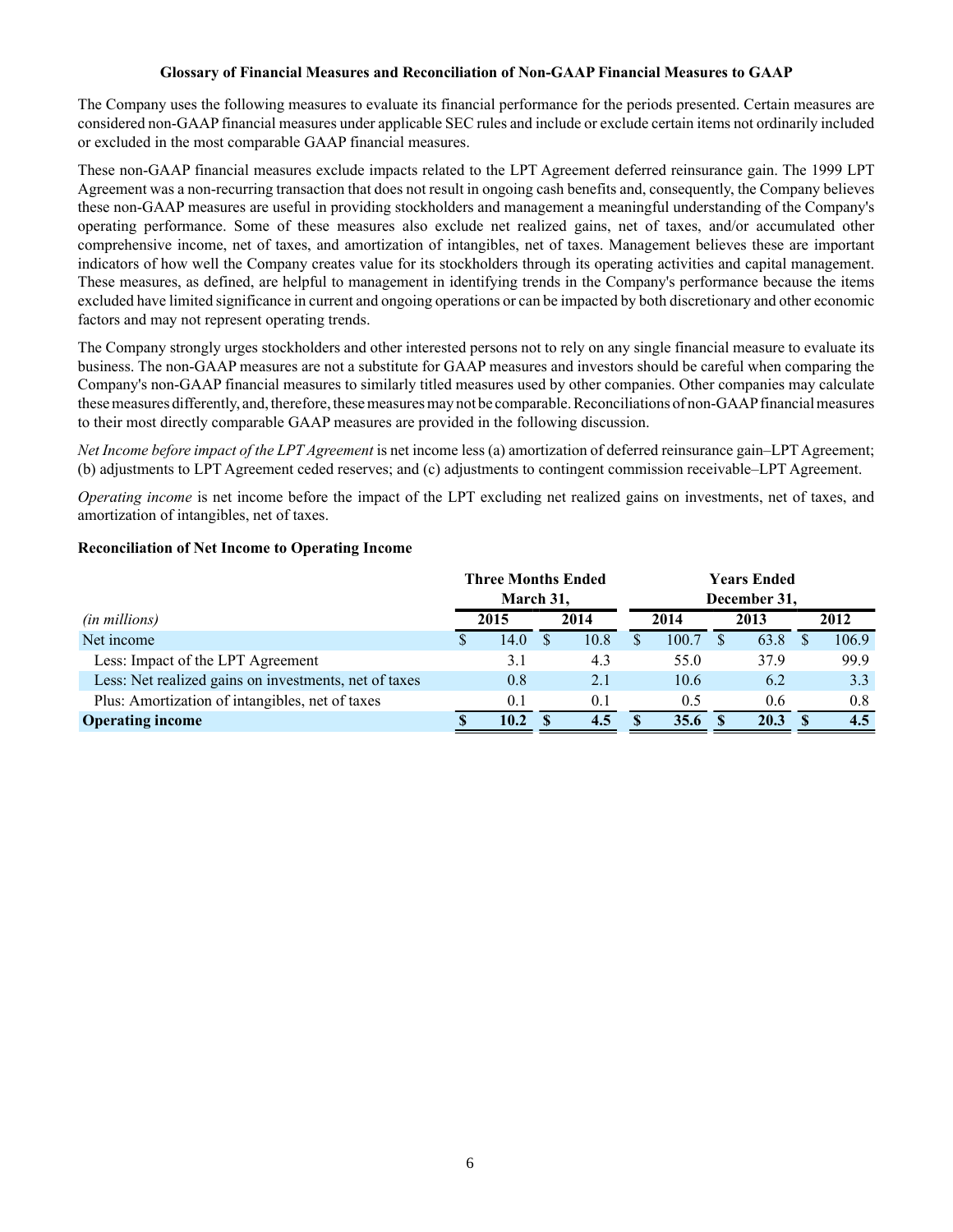#### **Reconciliation of Net Income per Share to Operating Income per Share**

|                                                 | <b>Three Months Ended</b> |              |            |  |  |
|-------------------------------------------------|---------------------------|--------------|------------|--|--|
|                                                 | March 31,                 |              |            |  |  |
|                                                 | 2015                      |              | 2014       |  |  |
| Weighted average shares outstanding             |                           |              |            |  |  |
| <b>Basic</b>                                    | 31,740,923                |              | 31,409,322 |  |  |
| Diluted                                         | 32,454,064                |              | 31,989,970 |  |  |
|                                                 |                           |              |            |  |  |
| Basic earnings per common share                 |                           |              |            |  |  |
| Net income                                      | \$<br>0.44                | - \$         | 0.34       |  |  |
| Impact of the LPT Agreement                     | 0.10                      |              | 0.13       |  |  |
| Net income before the impact of the LPT         | 0.34                      |              | 0.21       |  |  |
| Net realized gains on investments, net of taxes | 0.02                      |              | 0.07       |  |  |
| <b>Operating income</b>                         | 0.32 S                    |              | 0.14       |  |  |
| Diluted earnings per common share               |                           |              |            |  |  |
| Net income                                      | \$<br>0.43                | - \$         | 0.34       |  |  |
| Impact of the LPT Agreement                     | 0.09                      |              | 0.14       |  |  |
| Net income before the impact of the LPT         | 0.34                      |              | 0.20       |  |  |
| Net realized gains on investments, net of taxes | 0.03                      |              | 0.06       |  |  |
| <b>Operating income</b>                         | \$<br>0.31                | $\mathbf{s}$ | 0.14       |  |  |

*Deferred reinsurance gain–LPTAgreement (Deferred Gain)* reflects the unamortized gain from the LPTAgreement. Under GAAP, this gain is deferred and amortized using the recovery method, whereby the amortization is determined by the proportion of actual reinsurance recoveries to total estimated recoveries, except for the contingent profit commission, which is amortized through June 30, 2024. The amortization is reflected in losses and LAE.

*Stockholders' Equity Including the Deferred Gain* is stockholders' equity including the Deferred reinsurance gain–LPT Agreement.

*Average Stockholders' Equity Including the Deferred Gain* is (a) the sum of stockholders' equity including the deferred gain at the beginning and end of each of the quarters for the period presented divided by (b) the number of quarters in the period presented times two.

*Average stockholders' equity* is (a) the sum of stockholders' equity at the beginning and end of each of the quarters for the period presented divided by (b) the number of quarters in the period presented times two.

*Adjusted stockholders' equity* is stockholders' equity including the Deferred Gain, less accumulated other comprehensive income, net.

*Average adjusted stockholders' equity* is the average of stockholders' equity including the deferred reinsurance gain-LPT Agreement, less accumulated other comprehensive income, net, for all quarters included in the calculation.

*Book value per share* is stockholders' equity including the Deferred Gain divided by the number of common shares outstanding.

*Adjusted book value per share* is adjusted stockholders' equity divided by the number of common shares outstanding.

*GAAP book value per share* is stockholders' equity divided by the number of common shares outstanding.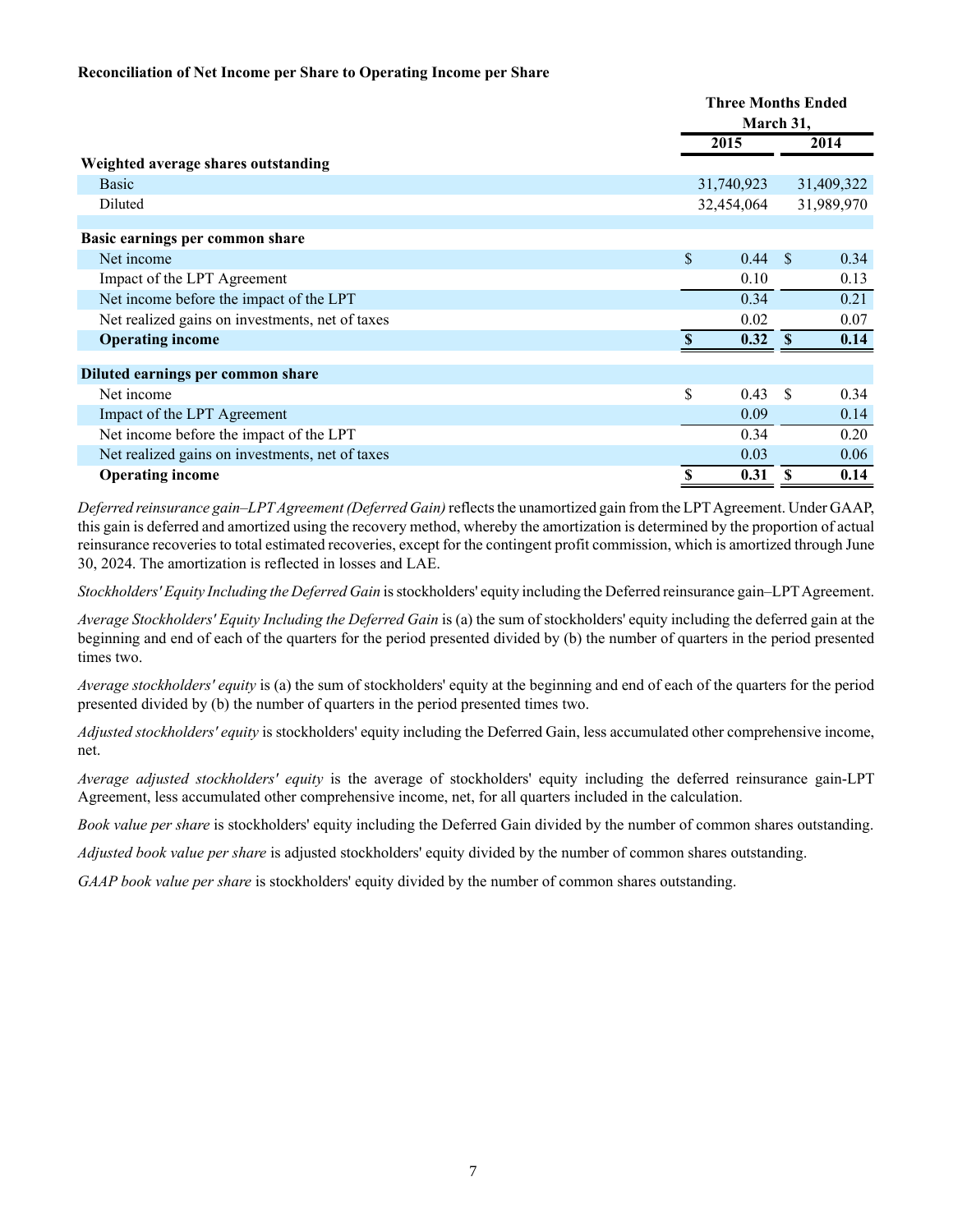## **Reconciliation of Stockholders' Equity to Adjusted Stockholders Equity Including the Deferred Gain and Adjusted Stockholders' Equity**

|                                                  | <b>Three Months Ended</b> |            |    |              |      |            | <b>Years Ended</b> |              |              |            |
|--------------------------------------------------|---------------------------|------------|----|--------------|------|------------|--------------------|--------------|--------------|------------|
|                                                  |                           | March 31,  |    |              |      |            |                    | December 31, |              |            |
| (in millions, except share data)                 | 2014<br>2015              |            |    |              | 2014 | 2013       | 2012               |              |              |            |
| Stockholders' equity                             | \$                        | 709.5      | S  | 587.9        | \$   | 686.8      |                    | 568.7        |              | 539.4      |
| Deferred reinsurance gain-LPT Agreement          |                           | 204.1      |    | 245.2        |      | 207.0      |                    | 249.1        |              | 281.0      |
| Stockholders' equity including the Deferred Gain |                           | 913.6      |    | 833.1        |      | 893.8      |                    | 817.8        |              | 820.4      |
| Accumulated other comprehensive income, net      |                           | 115.3      |    | 98.5         |      | 106.9      |                    | 90.4         |              | 129.5      |
| <b>Adjusted stockholders' equity</b>             |                           | 798.3      |    | 734.6        | S    | 786.9      |                    | 727.4        |              | 690.9      |
|                                                  |                           |            |    |              |      |            |                    |              |              |            |
| Common shares outstanding                        |                           | 31,875,156 |    | 31, 375, 759 |      | 31,493,828 |                    | 31,299,930   |              | 30,771,479 |
|                                                  |                           |            |    |              |      |            |                    |              |              |            |
| Book value per share                             | \$                        | 28.66      | -S | 26.55        | \$   | 28.38      | -S                 | 26.13        | $\mathbf{s}$ | 26.66      |
| Adjusted book value per share                    |                           | 25.04      |    | 23.41        |      | 24.99      |                    | 23.24        |              | 22.45      |
| <b>GAAP</b> book value per share                 |                           | 22.26      |    | 18.74        |      | 21.81      |                    | 18.17        |              | 17.53      |

*Operating return on equity* is the ratio of annualized operating income to adjusted average stockholders' equity for the periods presented.

*Adjusted return on equity* is the ratio of annualized net income before the LPT to average stockholders' equity including the Deferred Gain.

*Return on equity* is the ratio of annualized net income to average stockholders' equity for the periods presented.

## **Reconciliation of Operating Return on Equity and Return on Equity Before the LPT to Return on Equity**

|                                                          | <b>Three Months Ended</b> |         |    |         |              | <b>Years Ended</b> |    |         |  |      |
|----------------------------------------------------------|---------------------------|---------|----|---------|--------------|--------------------|----|---------|--|------|
|                                                          | March 31,                 |         |    |         | December 31, |                    |    |         |  |      |
| (in millions, except for percentages)                    | 2015                      |         |    | 2014    |              |                    |    | 2014    |  | 2013 |
| Annualized operating income                              | \$.                       | 40.8    | \$ | 18.0    |              |                    |    |         |  |      |
| Operating income                                         |                           |         |    |         | \$           | 35.6               | \$ | 20.3    |  |      |
| Average adjusted stockholders' equity                    |                           | 792.6   |    | 731.0   |              | 757.2              |    | 709.2   |  |      |
| Operating return on equity                               | 5.1%                      |         |    | 2.5%    | 4.7%         |                    |    | 2.9%    |  |      |
|                                                          |                           |         |    |         |              |                    |    |         |  |      |
| Annualized net income before impact of the LPT           | S                         | 43.6    | \$ | 26.0    |              |                    |    |         |  |      |
| Net income before impact of the LPT                      |                           |         |    |         | \$           | 45.7               | \$ | 25.9    |  |      |
| Average stockholders' equity including the Deferred Gain |                           | 903.7   |    | 825.5   |              | 855.8              |    | 819.1   |  |      |
| <b>Adjusted return on equity</b>                         |                           | 4.8%    |    | $3.1\%$ |              | 5.3%               |    | $3.2\%$ |  |      |
|                                                          |                           |         |    |         |              |                    |    |         |  |      |
| Annualized net income                                    | \$                        | 56.0    | \$ | 43.2    |              |                    |    |         |  |      |
| Net income                                               |                           |         |    |         | \$           | 100.7              | \$ | 63.8    |  |      |
| Average stockholders' equity                             |                           | 698.2   |    | 578.3   |              | 627.8              |    | 554.1   |  |      |
| <b>Return on equity</b>                                  |                           | $8.0\%$ |    | 7.5%    |              | 16.0%              |    | 11.5%   |  |      |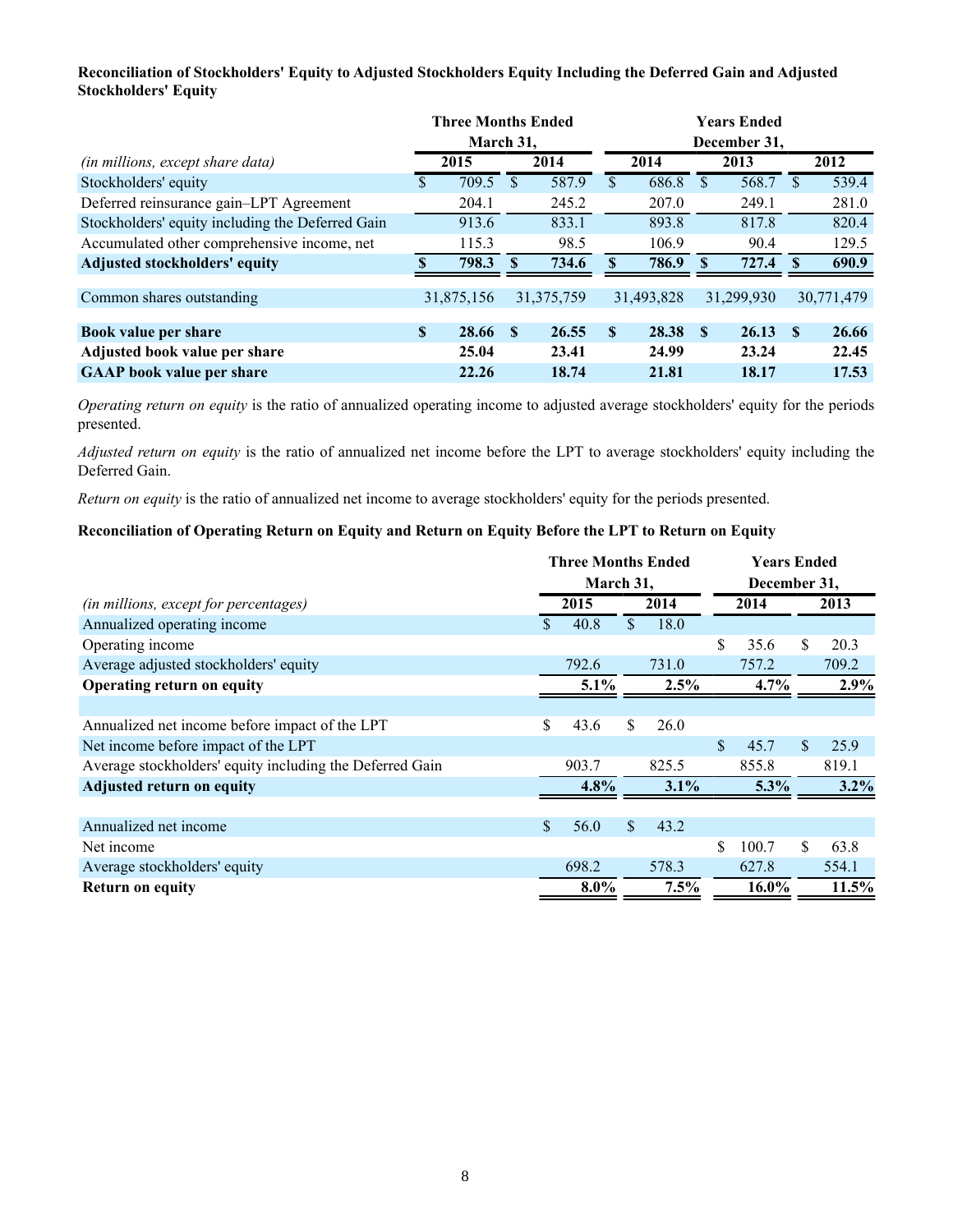### **Calculation of Combined Ratio before the Impact of the LPT Agreement and Reconciliation to Current Accident Period Combined Ratio**

|                                                                      |                           | <b>Three Months Ended</b> |                          |          |
|----------------------------------------------------------------------|---------------------------|---------------------------|--------------------------|----------|
|                                                                      |                           | March 31,                 |                          |          |
| (in millions, except for percentages)                                |                           | $\overline{2015}$         |                          | 2014     |
|                                                                      |                           | (unaudited)               |                          |          |
| Net premiums earned                                                  | S                         | 159.0                     | \$                       | 167.2    |
| Losses and loss adjustment expenses                                  |                           | 106.2                     |                          | 122.3    |
| Loss & LAE ratio                                                     |                           | 66.8%                     |                          | 73.1%    |
|                                                                      |                           |                           |                          |          |
| Amortization of Deferred Gain related to losses                      | $\mathsf{\$}$             | 2.4                       | $\mathbf{\hat{S}}$       | 2.9      |
| Amortization of Deferred Gain related to contingent commission       |                           | 0.5                       |                          | 0.4      |
| <b>LPT Reserve Adjustment</b>                                        |                           |                           |                          | 0.7      |
| LPT Contingent Commission Adjustment                                 |                           | 0.2                       |                          | 0.3      |
| Loss & LAE before impact of LPT                                      | $\overline{\mathcal{S}}$  | 109.3                     | $\overline{\mathcal{S}}$ | 126.6    |
| Impact of LPT                                                        |                           | $1.9\%$                   |                          | $2.6\%$  |
| Loss & LAE ratio before impact of LPT                                |                           | 68.7%                     |                          | 75.7%    |
|                                                                      |                           | 18.7                      |                          | 20.0     |
| Commission expense                                                   | $\boldsymbol{\mathsf{S}}$ | 11.7%                     | <sup>\$</sup>            |          |
| <b>Commission expense ratio</b>                                      |                           |                           |                          | $12.0\%$ |
| Underwriting $&$ other operating expenses                            | \$                        | 33.5                      |                          | 33.3     |
| Underwriting & other operating expenses ratio                        |                           | 21.1%                     |                          | 20.0%    |
|                                                                      |                           |                           |                          |          |
| Total expenses                                                       | \$                        | 158.4                     |                          | 175.6    |
| <b>Combined ratio</b>                                                |                           | 99.6%                     |                          | 105.1%   |
| Total expense before impact of the LPT                               | \$                        | 161.5                     | S                        | 179.9    |
| Combined ratio before the impact of the LPT                          |                           | 101.6%                    |                          | 107.6%   |
|                                                                      |                           |                           |                          |          |
| <b>Reconciliations to Current Accident Period Combined Ratio:</b>    |                           |                           |                          |          |
| Losses & LAE before impact of LPT                                    | \$                        | 109.3                     | \$                       | 126.6    |
| Plus: Favorable (unfavorable) prior period reserve development       |                           | (1.7)                     |                          | (1.8)    |
| Accident period losses & LAE before impact of LPT                    | $\overline{\mathcal{S}}$  | 107.6                     | $\overline{\$}$          | 124.8    |
| Losses & LAE ratio before impact of LPT                              |                           | 68.7%                     |                          | 75.7%    |
| Plus: Favorable (unfavorable) prior period reserve development ratio |                           | (1.0)                     |                          | (1.1)    |
| Accident period losses & LAE ratio before impact of LPT              |                           | 67.7%                     |                          | 74.6%    |
|                                                                      |                           |                           |                          |          |
| Combined ratio before impact of the LPT                              |                           | 101.6%                    |                          | 107.6%   |
| Plus: Favorable (unfavorable) prior period reserve development ratio |                           | (1.0)                     |                          | (1.1)    |
| Accident period combined ratio before impact of LPT                  |                           | 100.6%                    |                          | 106.5%   |

*Gross Premiums Written.* Gross premiums written is the sum of both direct premiums written and assumed premiums written before the effect of ceded reinsurance. Direct premiums written represents the premiums on all policies the Company's insurance subsidiaries have issued during the year. Assumed premiums written represents the premiums that the insurance subsidiaries have received from an authorized state-mandated pool.

*Net Premiums Written.* Net premiums written is the sum of direct premiums written and assumed premiums written less ceded premiums written. Ceded premiums written is the portion of direct premiums written that are ceded to reinsurers under reinsurance contracts. The Company uses net premiums written, primarily in relation to gross premiums written, to measure the amount of business retained after cession to reinsurers.

*Losses and LAE before impact of the LPT Agreement.* Losses and LAE less (a) amortization of Deferred Gain; (b) adjustments to LPT Agreement ceded reserves; and (c) adjustments to contingent commission receivable*–*LPT Agreement.

*Losses and LAE Ratio.* The losses and LAE ratio is a measure of underwriting profitability. Expressed as a percentage, it is the ratio of losses and LAE to net premiums earned.